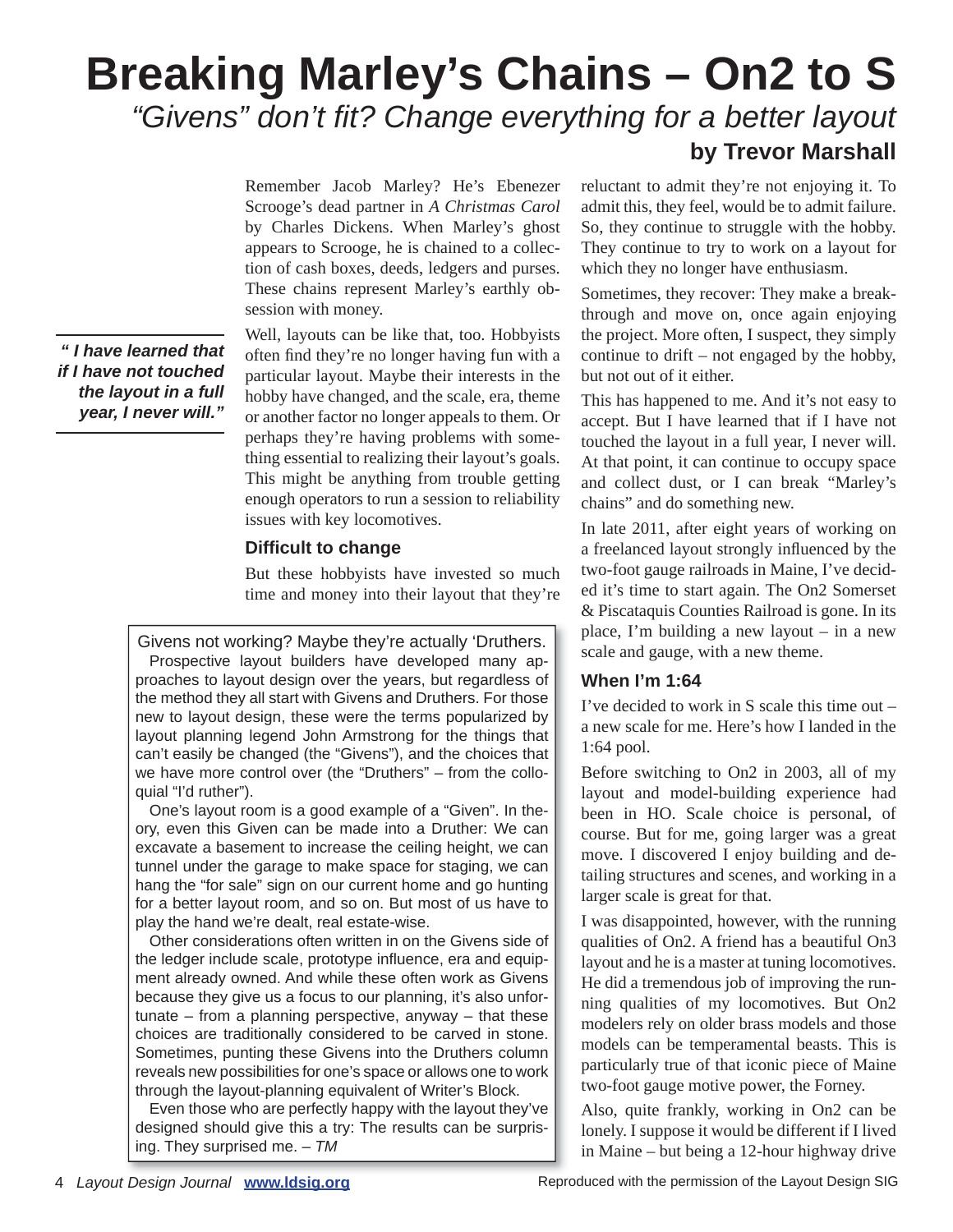away, in Southern Ontario, means that few of my friends in the hobby have any knowledge of the prototypes. And even fewer have an interest in them as a modeling subject.

That 12-hour drive also contributed to my frustration factor. The more I learned about the Maine two-foot railroads, the more I wanted to explore the areas in which they ran. But the demands on my time have increased since 2003, when I switched my focus to modeling the Maine two-footers. Those demands have all been positive, but they mean that regular trips to Maine for prototype inspiration are out of the question.

It was pretty clear to me that continuing to work on my On2 layout would be an uphill battle. I decided I needed to explore other avenues.

#### **Scale versus gauge versus space**

I love the size of O. Trains have heft. Details can be seen. And I enjoy building large models of small prototypes such as section houses and flag stop shelters. And unlike in On2, O scale standard gauge locomotives tend to be good runners. I decided to try designing some O scale layouts for my space.

However, my O scale plans for my space always left me unsatisfied. The problem is, my space is reasonably long, but very narrow. I was running into curve radius issues. I was also finding that, in O scale at least, my two primary objectives for a layout were in conflict.

# **Goal 1: Realistic scenes**

First, I wanted to create realistic scenes. That meant giving the scenes space to breathe, so they'd look like places one would find on a full size, standard gauge railroad as opposed to a miniature basement empire.

It also meant using larger turnouts than what one normally sees on model railways. My friend Mike Cougill uses #8s and #10s on his Indiana & Whitewater layout and I love the effect. (But judge it for yourself by visiting Mike's web site – **www.cougillstudios.com** – and download his PDF on turnouts. You'll find the link in the lower left corner.)

# **Goal 2: Operation (at least, a bit)**

Second, I wanted some operation. Not a lot, but enough to keep a couple of people entertained for an hour or so.

What I found was that even a simple design became so compressed in O scale that it ended

up looking like a Time Saver. (Not literally, mind you: I use the term as an example of any compact switching puzzle – the very sort of thing that real railroads avoid.)

In addition, every plan required a huge balloon track involving almost 360 degrees of curvature (when one includes an adjacent yet necessary S-curve) to get trains from one side of my layout space to the other. Even so, this curve was going to have to be pretty tight  $-I$ would say, "train set tight".

Every design ended up with two too-tight switching districts (or a too-tight terminal and a staging yard) and a whole lot of curved, awkward nothing in between. Try as I might, I just could not imagine hand-laying all that track for something I knew would end up being frustrating.

At some point, I realized that O scale standard gauge would not fit my space and give me what I wanted. So, what to do? Some friends suggested that I make some adjustments to my goals – for example, by trading in the small steam power for small diesels, which could negotiate a tighter curve and smaller turnouts. I decided on a different strategy.



*CNR 4-6-0 #1336 leaves Simcoe, Ontario, southbound for Port Rowan with the mixed train on August 4, 1956. The boxcar is carrying LCL (Less Than Carload freight) and there is no carload traffic in the mixed today. This train inspired the author to consider Port Rowan as a modeling subject in 1:64. (Robert Sandusky photo – used with permission)*

Reproduced with the permission of the Layout Design SIG *LDJ-45* Winter 2012 5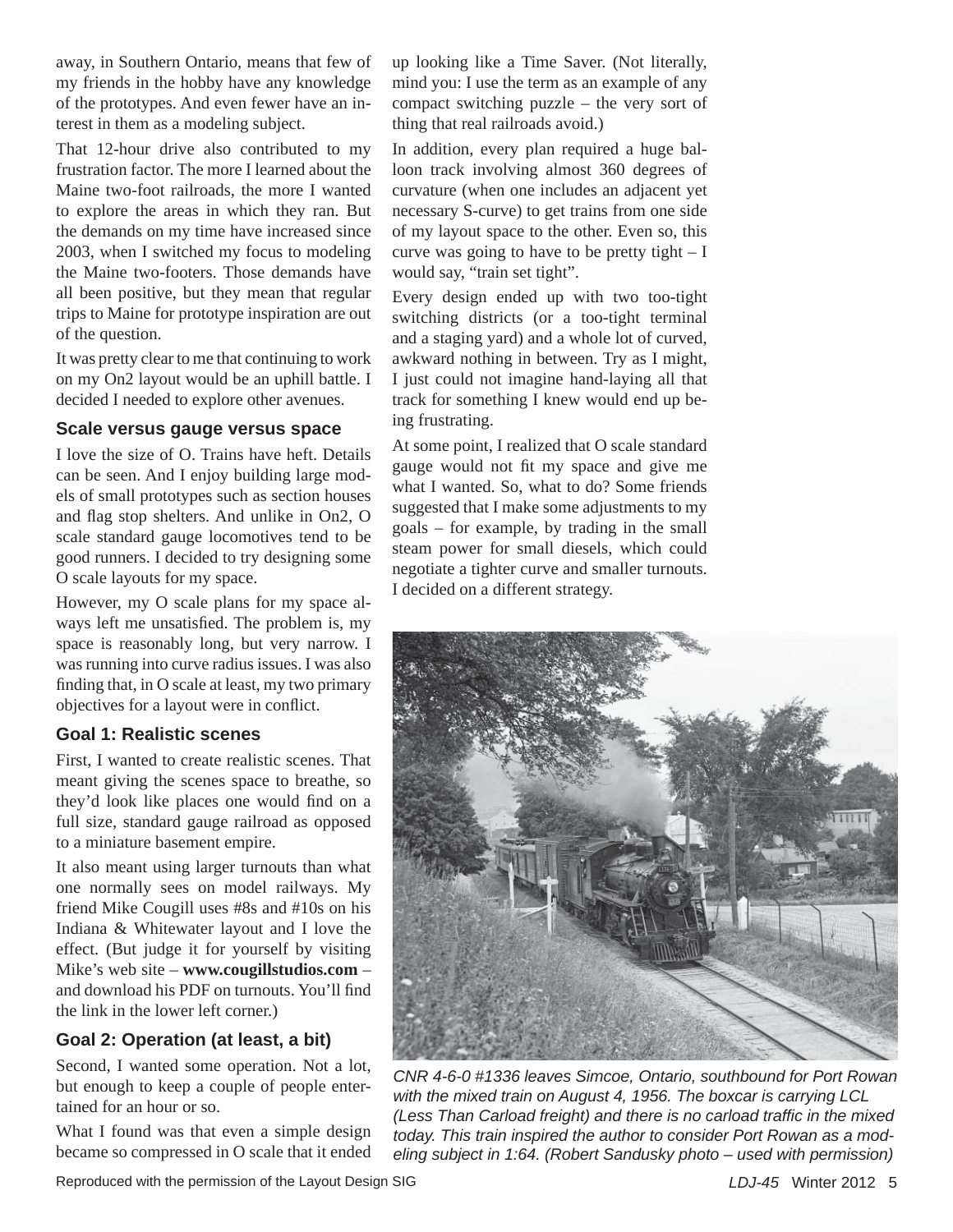#### **The cabinet of wonders**

Fortunately, I've always had an open mind in this regard, and I've acquired many interesting models in a variety of scales, gauges and prototypes. A cabinet in my home office displays everything from an Nn3 boxcar to 7/8" scale (1:13.7) live steam equipment.

One day while looking at my collection, it occurred to me that I should try working my way down through the scales/models in my cabinet. Perhaps I could design an appropriate layout – using something in my collection as a starting point – that would fit my basement, provide the opportunity to build realistic scenes, and give me the modest amount of operation I desired. O scale  $(1:48)$  didn't fit, but maybe its ¾ sized cousin, S scale, would? If not, I have plenty of HO in the display cabinet.

My S scale models are of Canadian National steam-era prototypes, for use on an exhibition layout built by the members of the S Scale Workshop (**http://sscaleworkshop.blogspot. com/**). This group has used a Free-mo inspired standard to create a highly flexible layout representing a CNR branchline in Southern Ontario in the 1950s. I'm an associate member of the group and while I've yet to build a module I have worked on another member's module. Along the way, I'd picked up some equipment to run on the Workshop layout, including a pair of CNR 4-6-0s and a CN caboose. I decided to explore whether I could find a suitable CNR prototype for an S scale layout – one that would fit my space and achieve my goals.

#### **Search for a prototype**

Fortunately, those interested in this style of railroading have a tremendous resource. Author Ian Wilson has penned a series of award-winning books on the Canadian National in Southern Ontario. Each focuses on a major terminal, describing the trains, the customers and the communities. The books include maps for each community served, showing the track arrangement, connecting lines, railroad structures, industrial customers, bridges – in short, everything one might need to get started on a layout.

My layout space is in a multi-purpose room in the basement and while it's not small, it is awkward, with various no-go zones for utilities and such. Having designed several layouts for the space – and even built a few of them  $-I$ know that a point-to-point arrangement works best in this room, which means I'm limited to the classic "terminal to fiddle yard/staging" operating scheme.

I therefore looked through Ian's books for branch line terminals. Quick sketches showed me that most were still too big for my space. But one terminal – in Ian's book on the lines radiating out of Hamilton – fit the bill perfectly.

#### **The essence of a terminal**

Port Rowan is a small town on the north shore of Lake Erie. It has been decades since a train turned a wheel in the community but at one time, Port Rowan had a very compact branch line terminal.



This Canadian National Railway Survey Map of Port Rowan (author's collection) shows the relatively few tracks and simple structures of this end-of-the-line branch terminal – ideal for modeling in a larger scale within a medium-sized space.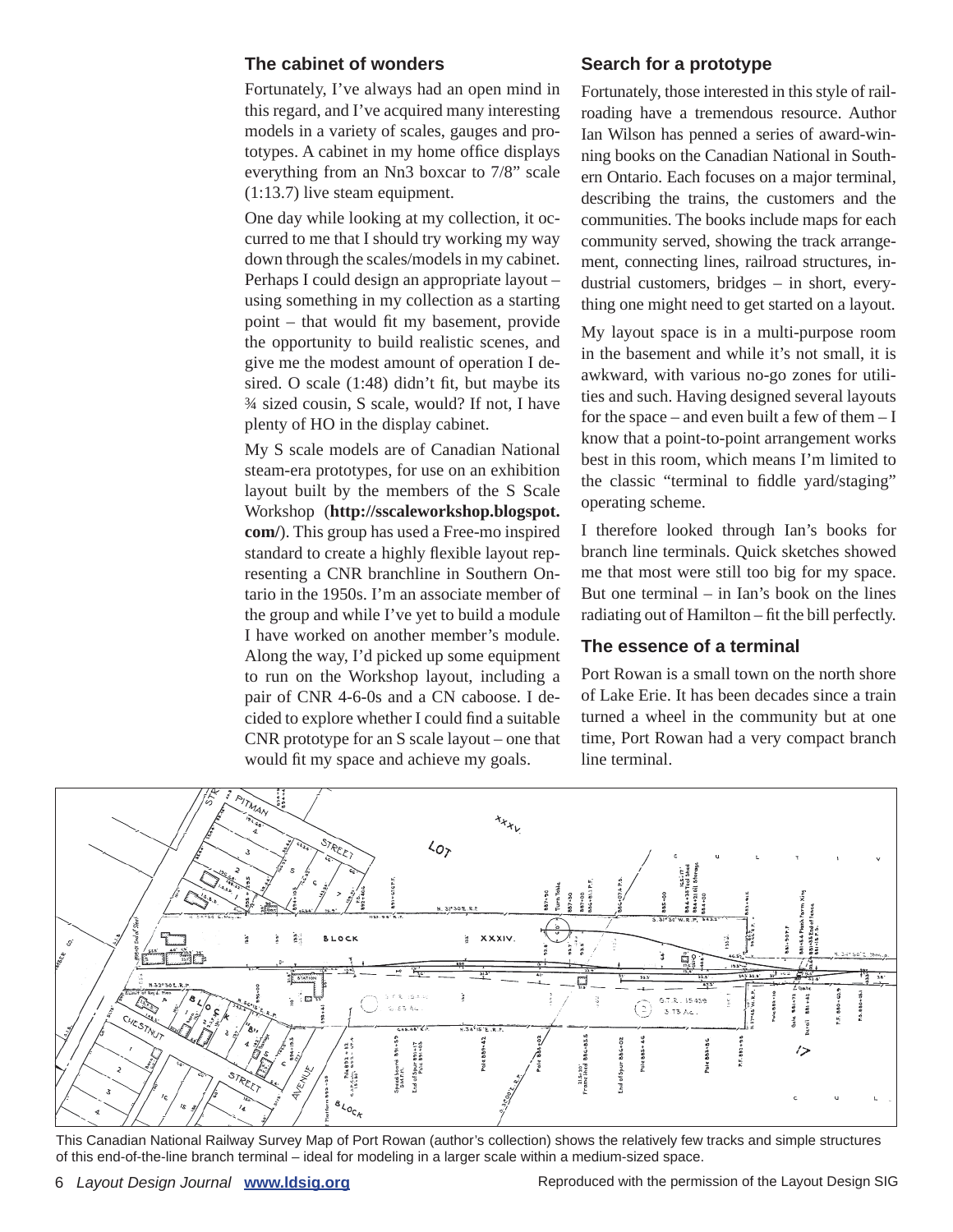With just five track switches, I'd hazard a guess that Port Rowan was the smallest such end-of-the-line on the Canadian National in Southern Ontario. But within that compact space, there's a team track, elevated coal delivery track, a feed mill, a station serving passengers, mail and express, a turntable, and some interesting ancillary structures such as a section house.

It's not dramatic, and the operating potential certainly won't make a crew break into a sweat. But there will be enough to do to keep a couple of people entertained for 45 minutes to an hour, before retiring to the pub – and I have several very good pubs nearby.

What's the Lynn Valley doing there? Those familiar with the Canadian National's branch to Port Rowan will wonder why my layout plan includes a segment of the Lynn Valley, which was located on the CNR's adjacent branch to Port Dover. These two branches are very close together and join at Simcoe, Ontario, with the Port Dover branch running about 7.5 miles to the southeast, and the Port Rowan branch extending almost 17 miles to the southwest. Both end at Lake Erie, and both branches were served by the same mixed train.

I decided to stray from the prototype for three reasons.

• The landscape around the Port Rowan branch is primarily farm fields and the line itself is fairly straight. But connecting St. Williams to Port Rowan required a fair bit of curved track. Moving the Lynn Valley slightly west to the Port Rowan branch will allow me to model some heavily forested area to help disguise the curve.

• The move also provides me the opportunity to model the Lynn Valley water tank, a pair of bridges, and the river itself. As Port Dover was served by the same mixed train that visited Port Rowan, my trains will look correct in this scene.

• There are no watering facilities on the Port Rowan branch itself, so adding this scene will enhance the operation on my layout as crews must stop to top up the tanks on their 10-Wheelers and Moguls.

In a similar vein, I've moved a small overpass at Stone Church Road in Rymal, Ontario several miles south because it will make an interesting photo location. – *TM*



Reproduced with the permission of the Layout Design SIG *LDJ-45* Winter 2012 7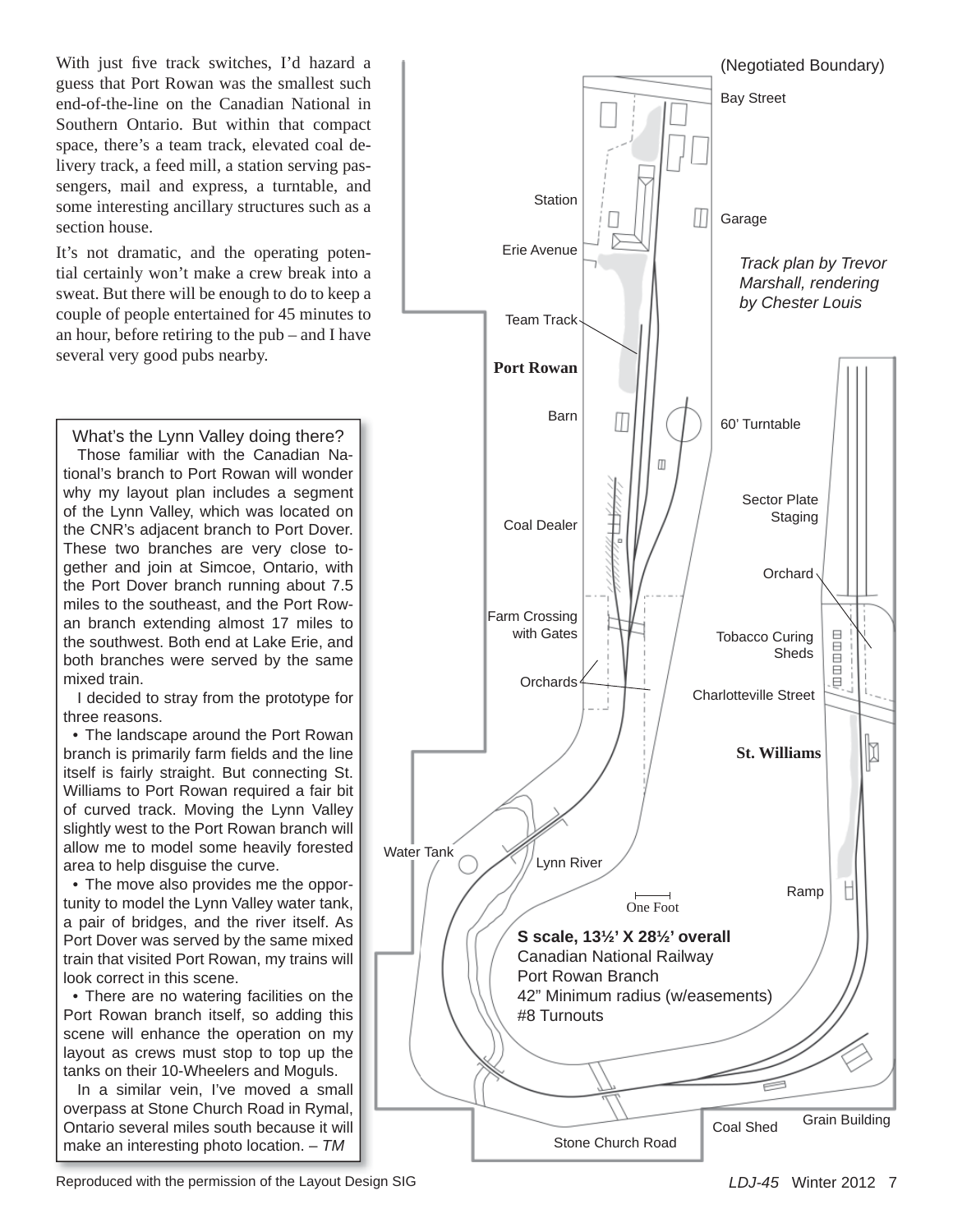



*It's July 25, 1953 and CNR 2-6-0 #88 arrives at Port Rowan with the mixed train in tow. The train is on the main. To the right, barely visible in the grass, is the team track. The runaround track is to the left – similarly overgrown. The barn at right blocks the view of the elevated coal track. (Elmer Treloar photo, Keith Sirman Collection – used with permission)*

*The availability of key equipment in S scale made it possible to consider modeling the CNR at Port Rowan. This equipment includes CNR 4-6-0s, suitable starting points for AAR-style 40-foot boxcars and a CNR baggage-mail car (both shown here, fi nished) and cabooses. Not shown, but also to hand and waiting to be built, are a suitable CNR combine, CN Fowler patent boxcar, and a CNR 2-6-0. Equipment details in the sidebar, facing page. All model photos by the author.*

*Canadian National 10-wheeler #1541 heads for the turntable at Port Rowan on October 26, 1957. This is looking north at the entrance to the terminal. The structure at left is a section house while the track at right is the elevated spur for the coal dealer. With so few structures to build, careful attention will have to be paid to modeling the little details, such as the lever frame and the weed-choked sidings. (Robert Sandusky photo – used with permission)*



8 *Layout Design Journal* **www.ldsig.org Reproduced with the permission of the Layout Design SIG**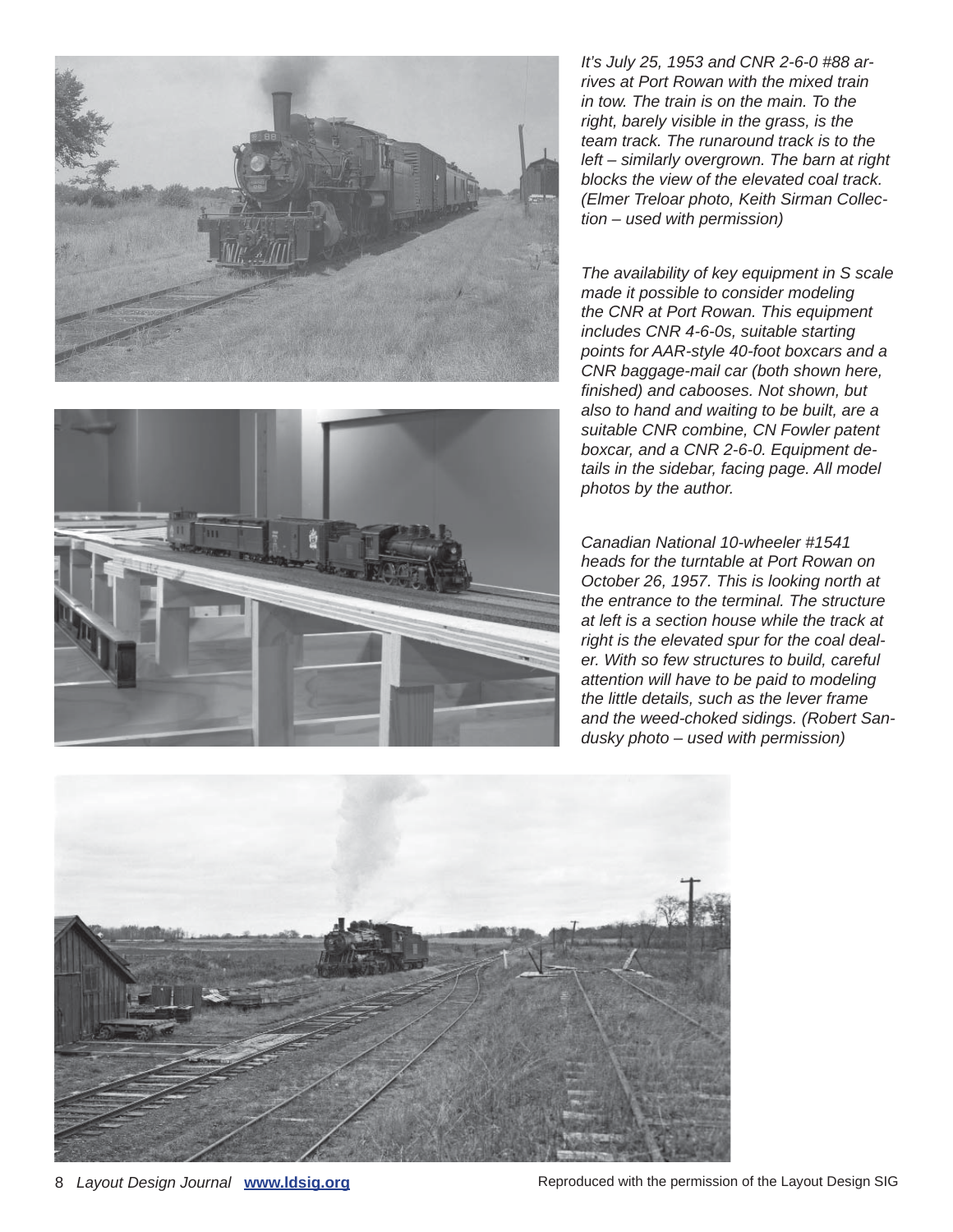It took two attempts to create a plan that fit my space beautifully. Compared to my O scale attempts, the advantages were apparent:

• The 25% saved by downsizing to S scale would allow me to use the longer switches I desired and still give me plenty of space in my scenes for a realistic arrangement of structures.

• In addition, the plan I drew featured curves that were 15% tighter than the minimum I used in O scale. But again, the models are 25% smaller. This meant a relatively larger minimum radius, which addressed the "train set curve" issue.

• The space saved by switching to S would free up enough real estate to add a second online community. St. Williams is the next town up the line from Port Rowan. It's simple – just a double-ended siding and a spur – but having an intermediate town between Port Rowan and my staging area would give operators a stronger sense of trains actually going somewhere.

So far so good, but two locomotives do not a layout make. I would need to determine whether I could find the information needed to pursue the project. I would also need to determine whether I could buy or build everything

#### Equipment Needs for a New Scale and Prototype

It pays to research what's available before committing to any new scale or prototype. One may find that key models simply are not available. Or one may find that an idea that at first seemed impractical is actually quite possible.

Such is the case with my Port Rowan project. S scale may seem an odd choice for modeling the CNR – except that the prototype is surprisingly well served by manufacturers. To illustrate, here is a list of what I determined I would need for the Port Rowan project, with notes on suppliers.

*Steam engines:*

Photos of Port Rowan in the 1950s show CNR 2-6-0s and 4-6-0s. Both have been produced by modeler Simon Parent and S Scale Loco and Supply. As already mentioned, I picked up a pair of the 10-Wheelers built and finished for me by Simon.

We chose CNR 1532 and CNR 1560 since Simon had good photos of both sides of both of these locomotives from which to work. They were also numbers not used on locomotives owned by other members of the S Scale Workshop, an important consideration on a DCC-powered exhibition layout.

Simon is a master craftsman and these locomotives are the nicest running steam engines, in any scale, that I have ever owned.

I recently acquired one of Simon's kits for a CNR mogul, which I will have him build.

*Passenger equipment:*

My needs are modest here as the only passenger train to serve Port Rowan was the daily mixed train. In the early 1950s, the passenger equipment on this included a baggage-mail car and a combine. Later photos show the baggage-mail car replaced by a baggage car.

For the combine, Andrew Malette of MLW Services has come to the rescue with a very nice etched brass and resin kit. Meanwhile, S scale supplier American Models makes a decent ready-to-run RPO that is a good start for a CNR mail-baggage car.

There's no suitable starting point for a CNR full baggage car, but if a kit does become available – and it might – then I will add one to the roster. In the meantime, the lack of a baggage car doesn't stop me from offering mixed train service.

*Freight equipment:*

Again, my needs are modest here. There's not a whole lot of traffic in and out of Port Rowan. Photographs show hopper cars of coal and stone, boxcars of building supply materials delivered to the team track for a lumber yard, or cars for the feed mill located at the end of track. In addition, a train may include a boxcar of LCL or the occasional tank car of fuel oil.

Oliver and David Clubine at Ridgehill Scale Models offer nice resin kits for CNR (and CPR) Fowler Patent boxcars (as well as terrific resin kits for CNR cabooses in three variations).

To boost Canadian content, Andy at MLW Services is in the process of bringing CNR eight-hatch refrigerator cars to market as resin kits. Reading about the branch, several stations on the line shipped apples at one time – and given the relative paucity of Canadian equipment I'll happily justify using an eight-hatch reefer or two, spotted at the Port Rowan team track or on the St. Williams siding, to represent this traffic. (As an aside, Port Rowan once had a large apple evaporating plant near the station, which supplied dried fruit for soldiers in the First World War).

To fill out the train, a selection of era-appropriate freight cars is available from American Models, S Helper Service and S Scale America. These are ready to run models that are very well detailed, although they may need modification to better represent specific prototypes. Between the three, I'm covered for boxcars, hoppers and tank cars – at least as starting points for any detailing projects I want to undertake.

At one time, a company called Pacific Rail Shops offered kits for several common boxcars, such as 1937 AAR cars. I have already built a few of these, and they remind me of the HO scale Front Range or McKeen kits from years ago. In addition, Andy at MLW Services offers a set of detail parts to upgrade the PRS boxcars, while S Scale America's line includes the very-Canadian eightrung boxcar ladders with integrated stirrup steps. – *TM*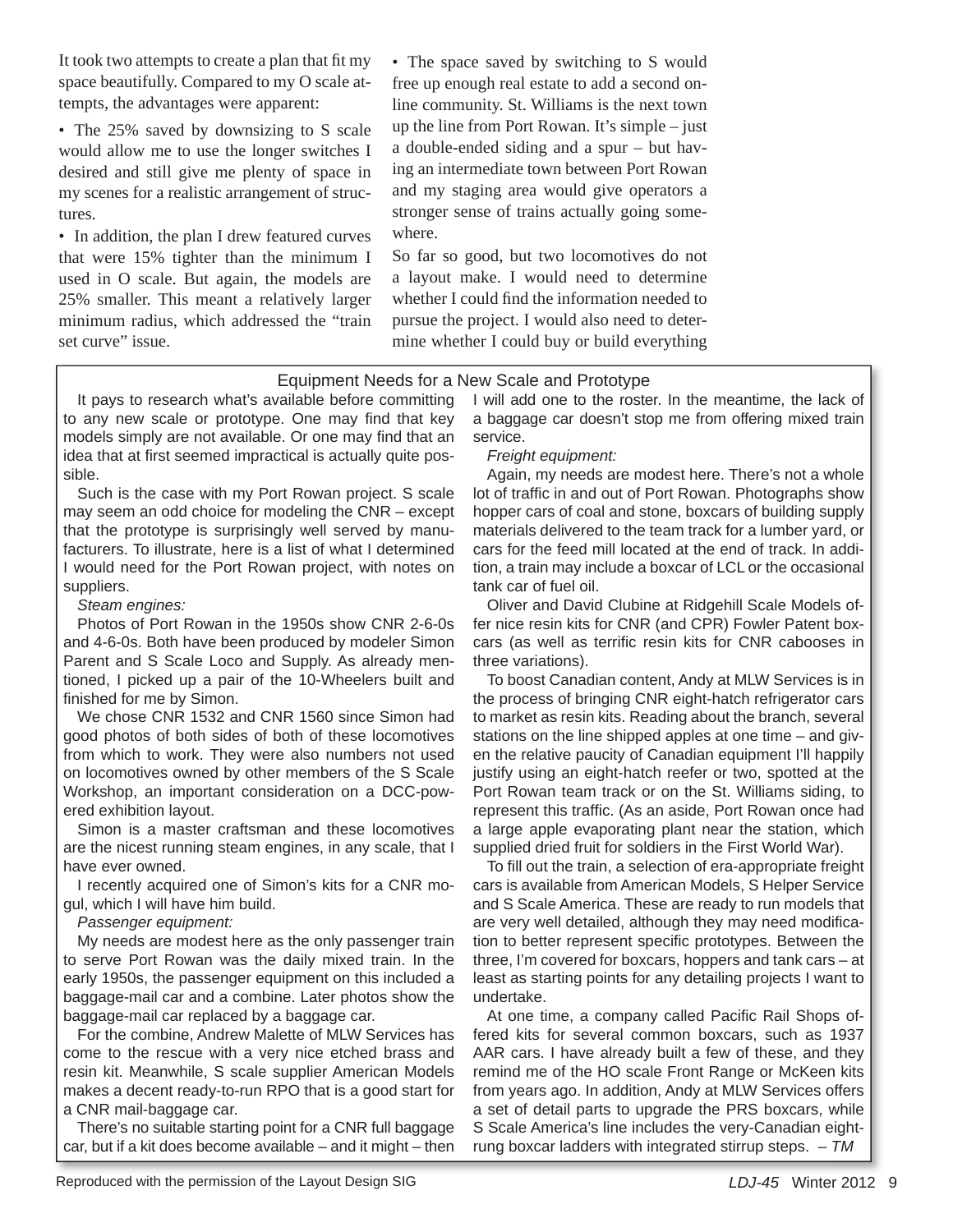

*CNR 4-6-0 #1541 leads a mixed train unloading passengers at Port Rowan. The station is out of view to the right, while the feed mill is out of view to the left. This photo would have been taken in the late 1950s – probably 1957. The cinder driveway doubles as the platform. The building at left is a garage: the author has just enough room on his layout to include this structure. (Keith Sirman Collection – used with permission)*



I need to create an S scale layout, based on the CNR's Port Rowan branch.

## **Information**

Living in Southern Ontario as I do, the Canadian National Railway is the home team.

It's not as extensive as it once was – not by a long shot – but one doesn't have to go very far to find the CNR. From a hobbyist's perspective, that also means it's arguably the bestresearched prototype for modelers in this area.

Go to a local train show, and the photo vendors will have a good selection of CNR pictures on offer. Local historical societies have information about the railway because, well, it served their town. And Southern Ontario railfans and modelers have done a tremendous job of documenting the railway's various lines, equipment, structures and so on.

In addition to Ian Wilson's book, *Steam Echoes of Hamilton*, I can also draw on information in *Hamilton's Other Railway* by Charles Cooper.

Beyond books and photo dealers, I have several friends who model the Canadian National in the steam era (in a variety of scales) and they've been very generous in sharing what they know. That's a nice change because frankly, my work on Maine two-foot lines since 2003 often seemed like working in the wilderness. Neither of my two closest friends in the two-foot community lives in Southern

*(Middle left) The author set up this train to make sure equipment would not have any issues with the vertical curves on the elevated track serving a coal dealer. A derail will be located on the spur about where the tender sits, while the CNJ hopper is spotted at the future location of the dump pit.*

*(Bottom left) Undertaking a relatively simple layout such as this allows the author to invest more time detailing his scenes. A case in point is this bridge, on which the running rails are spiked every tie. The guardrails are spiked every fourth tie or so. The bridge will receive more detail and weathering before it's installed permanently.*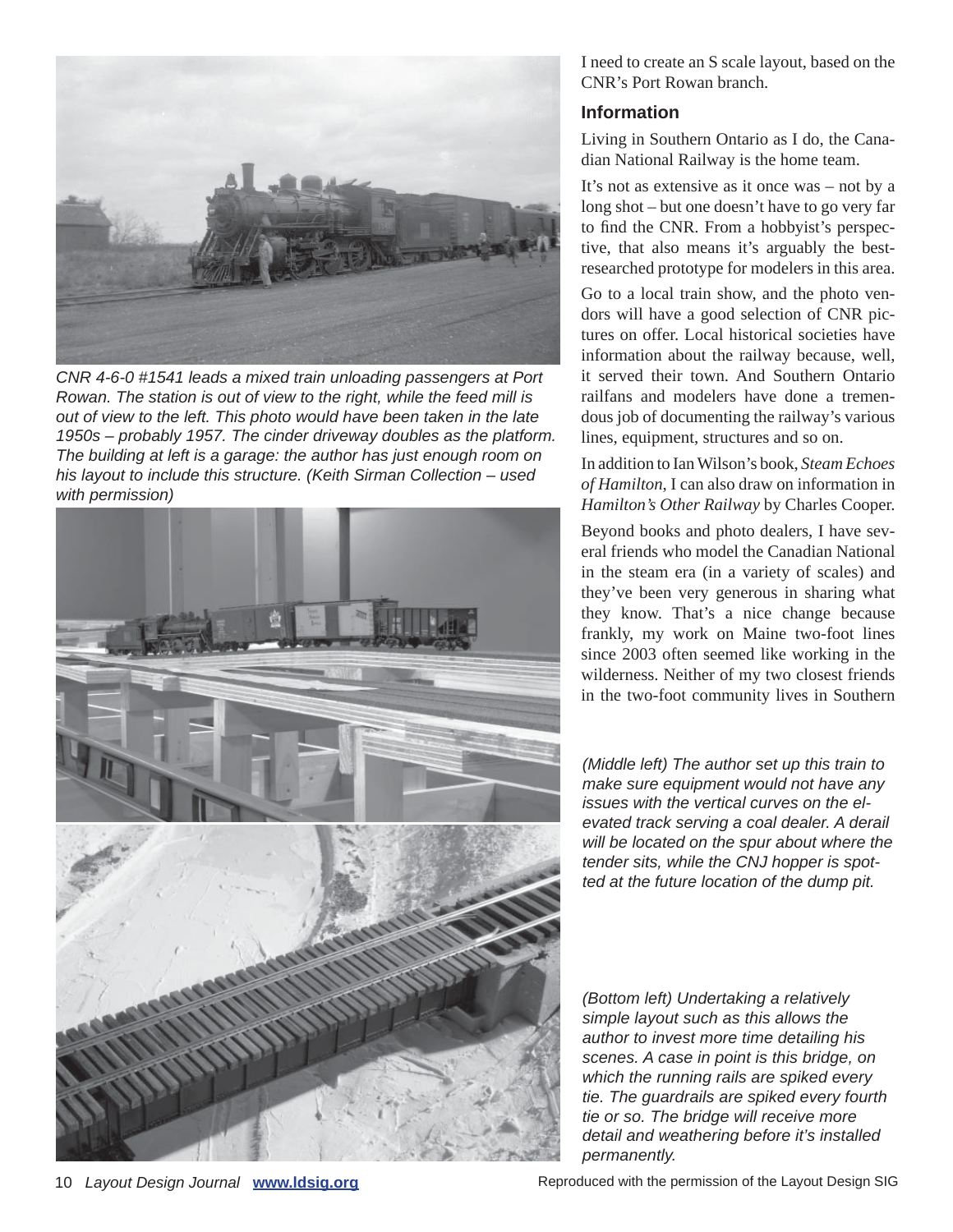Ontario. One is in Western Canada and the other is in the United Kingdom.

After almost a decade of self-imposed exile, it's really nice to be working on something to which my local peers can relate. Already I'm benefitting from the knowledge of those modeling the line south of Hamilton to Port Dover and Port Rowan, as well as the expertise of those modeling the Canadian National in S scale (and in other scales, too).

#### **New enthusiasm**

As can be seen in the accompanying photos, I've already started my S scale adventure. I've acquired enough appropriate equipment to ensure I can represent the CNR in Port Rowan – a modest yet interesting example of Canadian branch line railroading in the twilight of steam. If you care to follow along, I'm documenting my progress on a blog at:

#### **http://themodelrailwayshow.com/cn1950s**

I never thought modeling in S scale could happen to me, but the change has injected new enthusiasm into my enjoyment of the hobby. In addition, it has strengthened existing friendships in my local hobby circles, and even fostered new ones. I foresee many enjoyable (but brief) operating sessions followed by memorable evenings at the pub, talking trains and solving the world's problems. And really, isn't that what a hobby should be about? LDJ

*(Middle right) Looking up-line from Port Rowan. The boxcar at right is on the team track, while the elevated coal track is in the distance. The box to the left indicates the position of the turntable (although it will not project into the aisle). This will be added after the rails have been spiked down elsewhere. In the distance, the twin-span crossing of the Lynn River is above the hopper car, while across the aisle can be seen the road overpass just south of St. Williams. A 12-volt DC landscape lighting system lights the layout and will be hidden by a valance.*

*(Bottom right) 42"radius curves with easements and lots of room for non-dramatic scenery give the layout the relaxed feel essential for capturing rural southwestern Ontario railroading in the 1950s. The line in the foreground will run between orchards.*

#### *Tips ...*

• If a layout sits neglected for over a year, it's time to think about whether that layout will ever be completed

• If layout design attempts repeatedly end in frustration, try designing in another scale

• It pays to think about one's non-hobby commitments and realistically assess one's available hobby time if one wants to plan an achievable layout

• If a scene from an adjacent branch fits, use it!

#### *... and Trade-offs*

• Switching scales, gauges or prototypes will involve some expense if one has to sell existing stock and purchase new equipment

• A favorite prototype or theme may not be well supported by manufacturers, especially in niche scales. Before committing to a new plan, it pays to assess what's needed to translate the design into a layout and then audit what's available from suppliers – *TM*



Reproduced with the permission of the Layout Design SIG *LDJ-45* Winter 2012 11